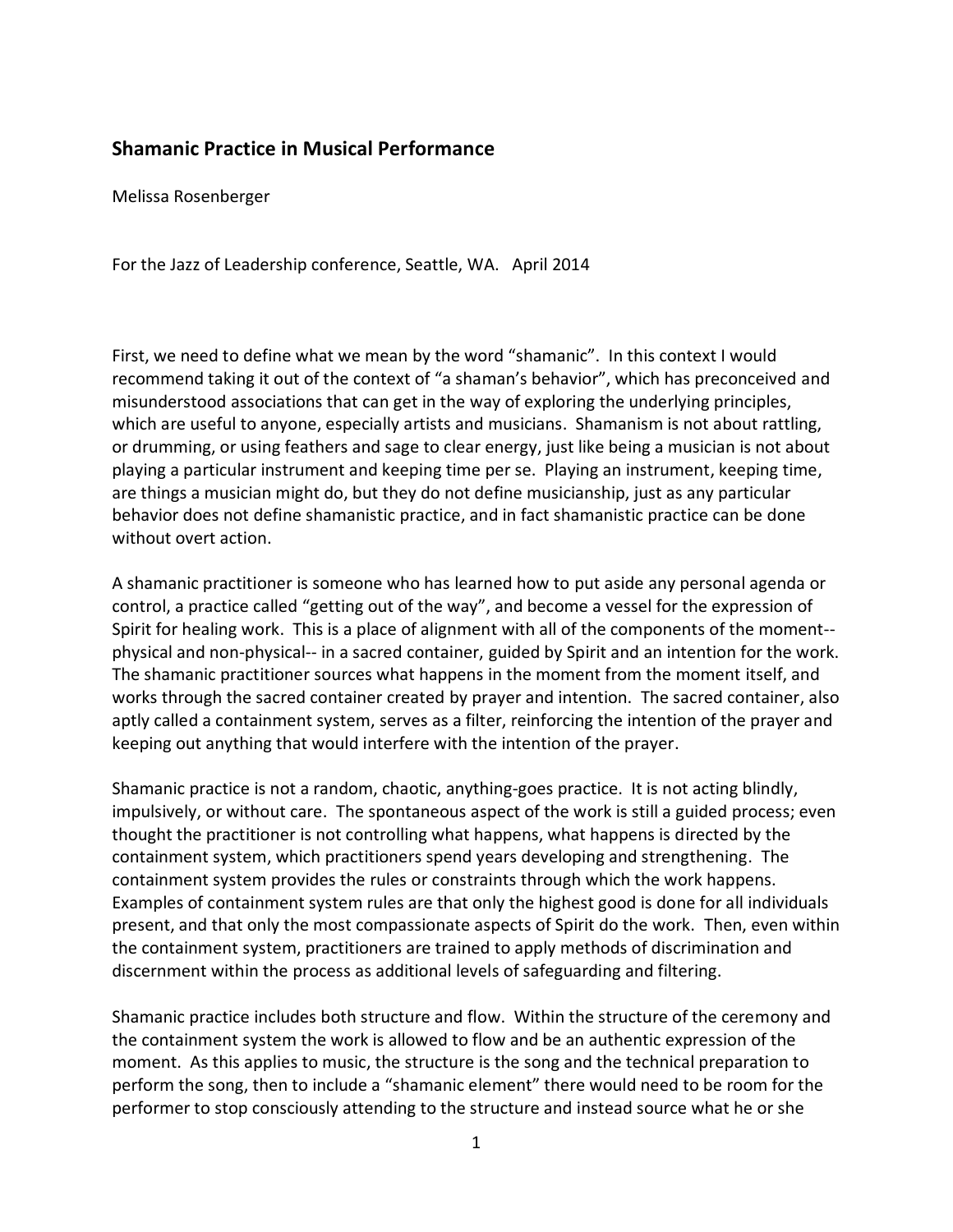does from the moment itself. In jazz this can happen during solos, in pop songs performers sometimes do this on the bridge. The underlying structure of the song is held by the band while the soloist sources from the moment for a certain length of time. The performer in these cases could have developed a relationship to Spirit and be intentionally connecting to Spirit, or they could be connecting with and authentically expressing their own heart and passionate nature and in that sense be "in Spirit". And of course the two scenarios are related and occur together.

Why add a shamanic element? Because it makes the moment come alive, it creates a vitality of experience, a unique moment that will never be replicated, and that is what makes people wake up and engage. Listening to something that may as well be a replica of a recording can be nice, listening to a unique, vital performance sourced in the moment can be sublime. Most musicians have a sense of how music can come alive, how it can be unpredictable and different every time it is performed. In this case when the music has a life of its own, we can call that "Spirit", and the musician, if he or she allows the music to come through as it is authentically in the moment, is the practitioner who has gotten out of the way and become a vessel of Spirit. Many musicians are probably aware of the difference between letting the moment take the music and controlling the music. When we let the moment take the music, the experience can become transcendent. When we control the music entirely, probably not.

And this, perhaps, is the rub. To add a shamanic element you sacrifice control and predictability. In adding a shamanic element you are upping the ante, so it can feel like taking a substantial risk. You open the door to transcendence and you never know what is going to happen. On the other hand, using a shamanic element is a skill that can be practiced and developed to build stamina and trust. Everyone can do it, the concepts can be applied at any level of experience, and with more development the practice can become refined. What the musician/practitioner develops is really just trust in the process and the willingness to let go of control, so that he or she can get out the way even more, for longer periods of time.

When we surrender to Spirit, allowing the greater life force and the wisdom of the great mystery to participate in an event, what transpires can be beyond the realm of the ordinary. We allow ourselves to be co-creators in a process beyond control and constraints. In this place, major transformation can occur. For lasting change to occur people need experiences that are out of the ordinary, because the ordinary reinforces the status quo.

## **Why have a shamanic element instead of just routine, lessons?**

*When we source from the moment we create a truly authentic experience.* Experiences sourced in the moment can often inspire and move people in ways that routines and lessons cannot. When the experience "gets real" in this way, people wake up and engage. When music is done in this way, the audience knows that what they are hearing is unique and is *specifically for them*, because they are co-creating that moment with the musicians and it will never happen that same way again.